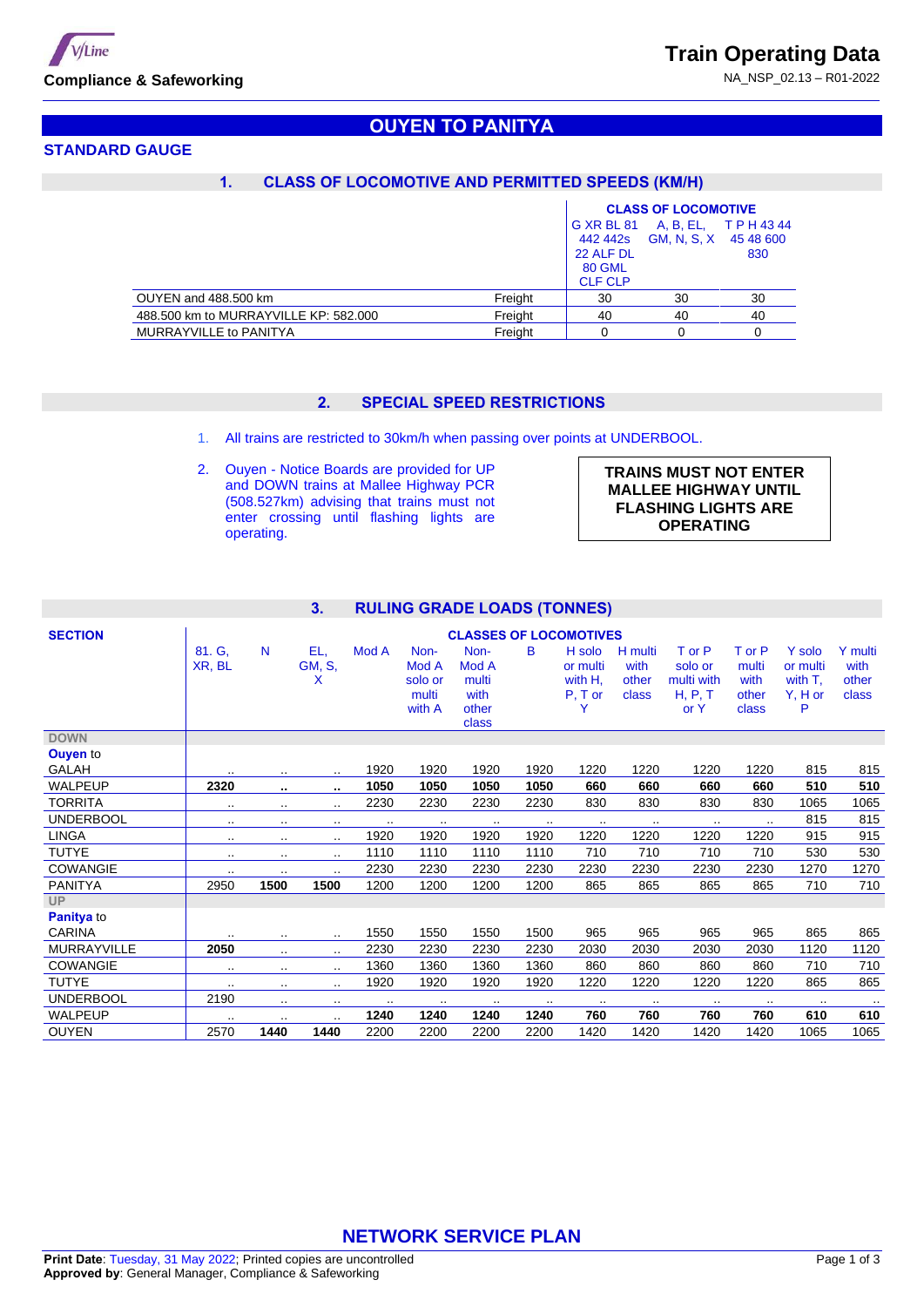

# **OUYEN TO PANITYA**

### **STANDARD GAUGE**

#### **4. SAFEWORKING SYSTEMS**

Train Order Working is in force between OUYEN to MURRAYVILLE.

#### **SECONDARY CORRIDOR FROM MARYBOROUGH – YELTA CORRIDOR**

|                            | <b>STATUS – ATTENDED</b>      | <b>STATUS - UNATTENDED</b>                    |
|----------------------------|-------------------------------|-----------------------------------------------|
| <b>OUYEN</b>               | Intermediate Terminal Station | Intermediate Terminal Station                 |
|                            |                               | Refer to Section 34 Operating Procedure No 90 |
| <b>WALPEUP BLOCK POINT</b> | <b>Block Point Location</b>   | <b>Block Point Location</b>                   |
| ANDERSON BLOCK POINT       | <b>Block Point Location</b>   | <b>Block Point Location</b>                   |
| TUTYE BLOCK POINT          | <b>Block Point Location</b>   | <b>Block Point Location</b>                   |
| MURRAYVILLE                | Unattended location           | Unattended Train Order Terminal Station       |

Master Keys are not required between OUYEN AND MURRAYVILLE

A Proceed and Return Train Order may be issued between OUYEN AND MURRAYVILLE

### **5. SPECIAL NOTES**

#### **MURRAYVILLE - PANITYA**

The portion of line from KP: 582.000 at Murrayville to Panitya, and the portion of line between Panitya and the South Australian Border at KP: 601.389 is not available for use due to Track Condition in accordance with a separately issued Train Operations Notice.

Baulks have been fitted at KP: 582.000.

The portion of line from KP: 582.000 at Murrayville to Panitya remains Broad Gauge.

### **6. DISTANCES FROM MELBOURNE AND CLEAR LENGTH OF CROSSING ROADS**

| <b>LOCATION</b>                  | <b>MARKED DISTANCE FROM</b><br><b>MELBOURNE (KM)</b> | <b>CLEAR LENGTH OF CROSSING ROADS</b><br>(LENGTH IN METRES) |              |                |
|----------------------------------|------------------------------------------------------|-------------------------------------------------------------|--------------|----------------|
|                                  | (VIA BALLAN)                                         | <b>NO.1</b>                                                 | <b>NO. 2</b> | <b>SIDINGS</b> |
| <b>OUYEN</b>                     | 471.758                                              | 800                                                         | $\cdots$     | 702            |
| (Via North Geelong Loop) 508.758 |                                                      |                                                             |              |                |
| <b>WALPEUP BLOCK POINT</b>       | 503.100                                              | $\cdots$                                                    | $\cdots$     | $\cdots$       |
| UNDERBOOL INTERMEDIATE SIDING    | 521.779                                              | 420                                                         | $\cdots$     | 420            |
| ANDERSON BLOCK POINT             | 527.700                                              | .                                                           | $\cdots$     | $\cdots$       |
| <b>TUTYE BLOCK POINT</b>         | 549.000                                              | .                                                           | $\cdots$     | $\cdots$       |
| <b>MURRAYVILLE</b>               | 580.947                                              | 191                                                         | $\cdots$     | 191            |
| <b>CARINA</b>                    | 589.171                                              | .                                                           | $\cdots$     | $\cdots$       |
| <b>PANITYA</b>                   | 599.079                                              | .                                                           | $\cdots$     | $\cdots$       |
| <b>GEOGRAPHICAL BORDER</b>       | 601.389                                              | $\cdots$                                                    | $\cdots$     | $\cdots$       |

#### **7. TRACK CLASS**

Track is maintained to CLASS 5 standards.

# **NETWORK SERVICE PLAN**